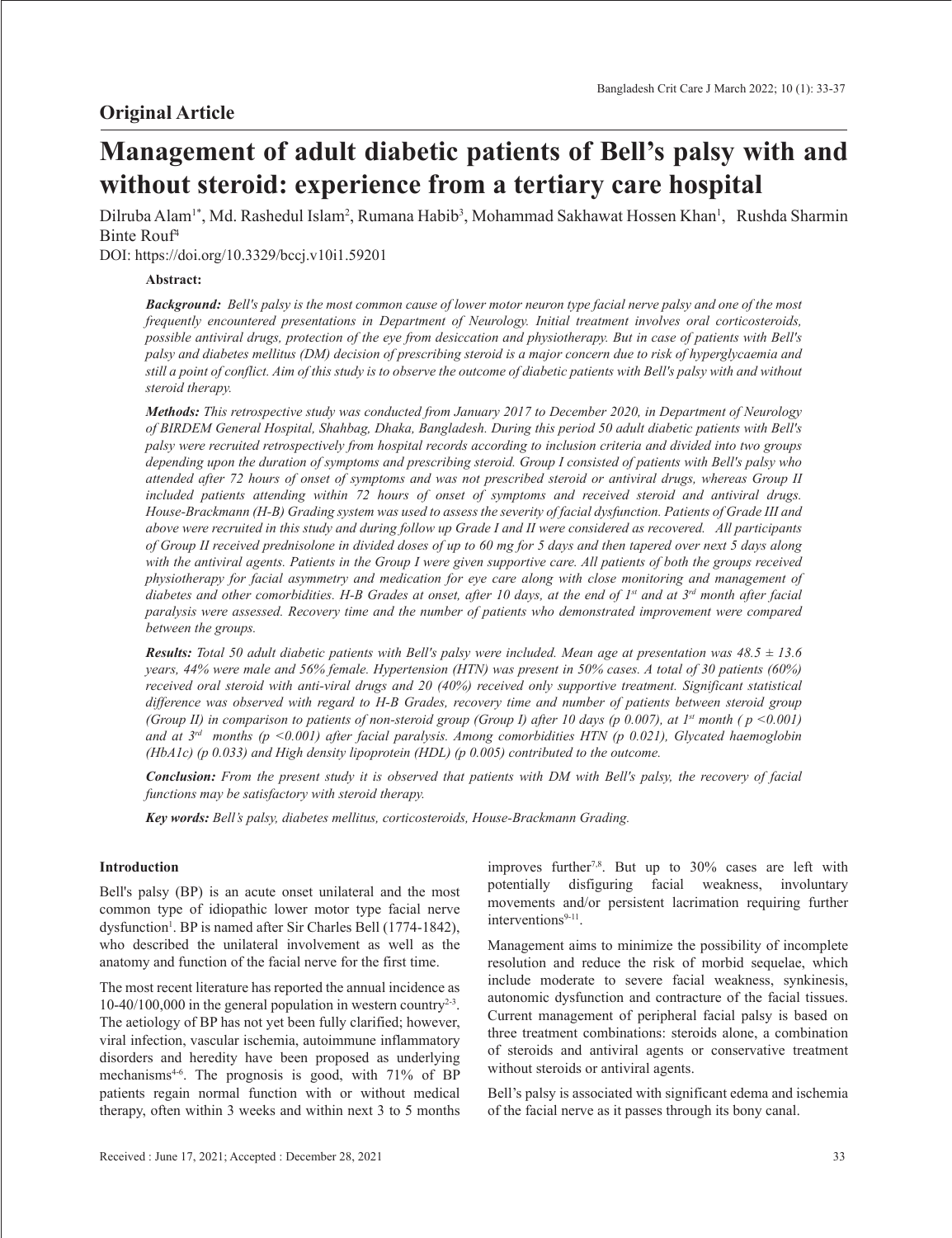Bangladesh Crit Care J March 2022; 10 (1): 33-37

Corticosteroid, the most commonly used agent, seems to reduce inflammation and edema in the nerve sheath. Steroidal treatment for BP has been evaluated extensively over the years. According to several randomized controlled trials, steroid therapy was found to have a beneficial effect in the treatment of Bell's palsy with a high level of evidence when started within 72 hours of symptom onset $12-14$ . On the other hand, compelling evidence has not been reported to support antiviral therapy, physical therapy, acupuncture or surgical decompression over placebo in the treatment of BP 15-18. Another randomized controlled trial showed that patients treated with prednisolone showed better complete recovery rates than did those treated without steroids<sup>19</sup>.

Microcirculatory failure of the vasa nervosum due to diabetic microangiopathy indicated diabetes mellitus (DM) as an etiologic and prognostic factor in BP theoretically20-22. However, studies investigating the relationship between BP and DM regarding incidence, disease severity and prognosis demonstrated conflicting results in the literature<sup>23-27</sup>. Although corticosteroids have a well-known adverse effect on blood glucose levels, regulation of blood glucose can be ensured with the administration of adequate insulin and close monitoring of blood glucose during steroid therapy<sup>24</sup>.

In the present study, we aimed to evaluate the outcome of steroid therapy in the treatment of BP in the patient with diabetes.

## **Methods:**

This retrospective study was conducted in the Department of Neurology, BIRDEM General Hospital, Dhaka, Bangladesh from January 2017 to December 2020, over a period of four years. During this period, 50 adult diabetic patients with BP who met the inclusion criteria were recruited in the study from hospital record. There were two patient groups. Group I (no steroid group) consisted of 20 diabetic patients with BP who attended hospital after 72 hours of onset of symptoms and did not receive steroid or antiviral drugs, whereas Group II (steroid group) considered 30 diabetic patients with BP who came within 72 hours of their symptoms onset and received prednisolone in divided doses of 1 mg/kg up to 60 mg for 5 days and then tapered over next 5 days along with the antiviral

- 1. Registrar, Department of Neurology, BIRDEM General Hospital, Dhaka, Bangladesh.
- 2. Assistant Professor, Department of Neurology, BIRDEM General Hospital, Dhaka, Bangladesh.
- 3. Associate Professor and Head, Department of Neurology, BIRDEM General Hospital, Dhaka, Bangladesh.
- 4. Assistant Professor, Department of Endocrinology, BIRDEM General Hospital, Dhaka, Bangladesh.

#### **\*Correspondence:**

Dilruba Alam, Registrar, Department of Neurology, Room no  $-1536$ ,  $14<sup>th</sup>$  floor, BIRDEM General Hospital, Dhaka, Bangladesh. Email: shampacmc@gmail.com

agents valacyclovir (1000 mg daily for 5–7 days) or acyclovir (400 mg five times daily for 10 days). Patients in the Group I were given supportive care. All patients of both the groups received physicotherapy for facial asymmetry and medication for eye care. They were under close follow up to regulate blood glucose level and management of other co-morbidities, as required. Blood glucose levels were measured four times a day with finger prick testing and anti-diabetic medications adjusted accordingly.

The diagnosis of DM, presence of hypertension (HTN), glycated haemoglobin (HbA1c) level, lipid profile, serum creatinine value and demographic informations were obtained from the medical records of the patients. H-B grading system was utilized to grade the severity of facial nerve dysfunction in both groups<sup>27</sup>. The House-Brackmann  $(H-B)$  system was evaluated at onset, at 10<sup>th</sup> day, after 1 month and at 3rd month of facial paralysis. According to the final evaluation of facial functions, H-B Grades I and II were considered as a satisfactory recovery. The patients with H-B Grade III and above were included in the study and Grade I, II and patients who attended to the hospital more than seven days from the onset of the symptoms were excluded.

To perform statistical analyses, the collected data were analysed by statistical package for social sciences (SPSS) 20. Data for continuous variables were presented as the mean with standard deviation. Categorical data were expressed as frequency with percentage. Student t tests and the Chi-Square test were used where appropriate. A p-value less than 0.05 was considered statistically significant

## **Results:**

Total patients were 50 divided into two groups. Mean age of  $48.4 \pm 13.9$  years and  $48.6 \pm 13.6$  years were included in Group I and Group II respectively. There was no significant difference in age and gender between the groups. Table I shows baseline profile of the study subjects.

Regarding comorbidities, 70.0% had HTN in Group I and 36.7% in Group II and there was significant difference between Group I and Group II (p 0.021). Serum creatinine, total cholesterol, triglyceride and low density lipoprotein (LDL) levels between the two groups showed no significant differences. But mean high density lipoprotein (HDL) in Group I was  $29.4 \pm 5.4$  and in Group II was  $35.5 \pm 7.3$  which was also statistically significant (p 0.005). Mean HbA1c was 11.64 $\pm$ 1.0% in Group I and 10.3 $\pm$ 2.52% in Group II and the difference was statistically significant (p 0.033).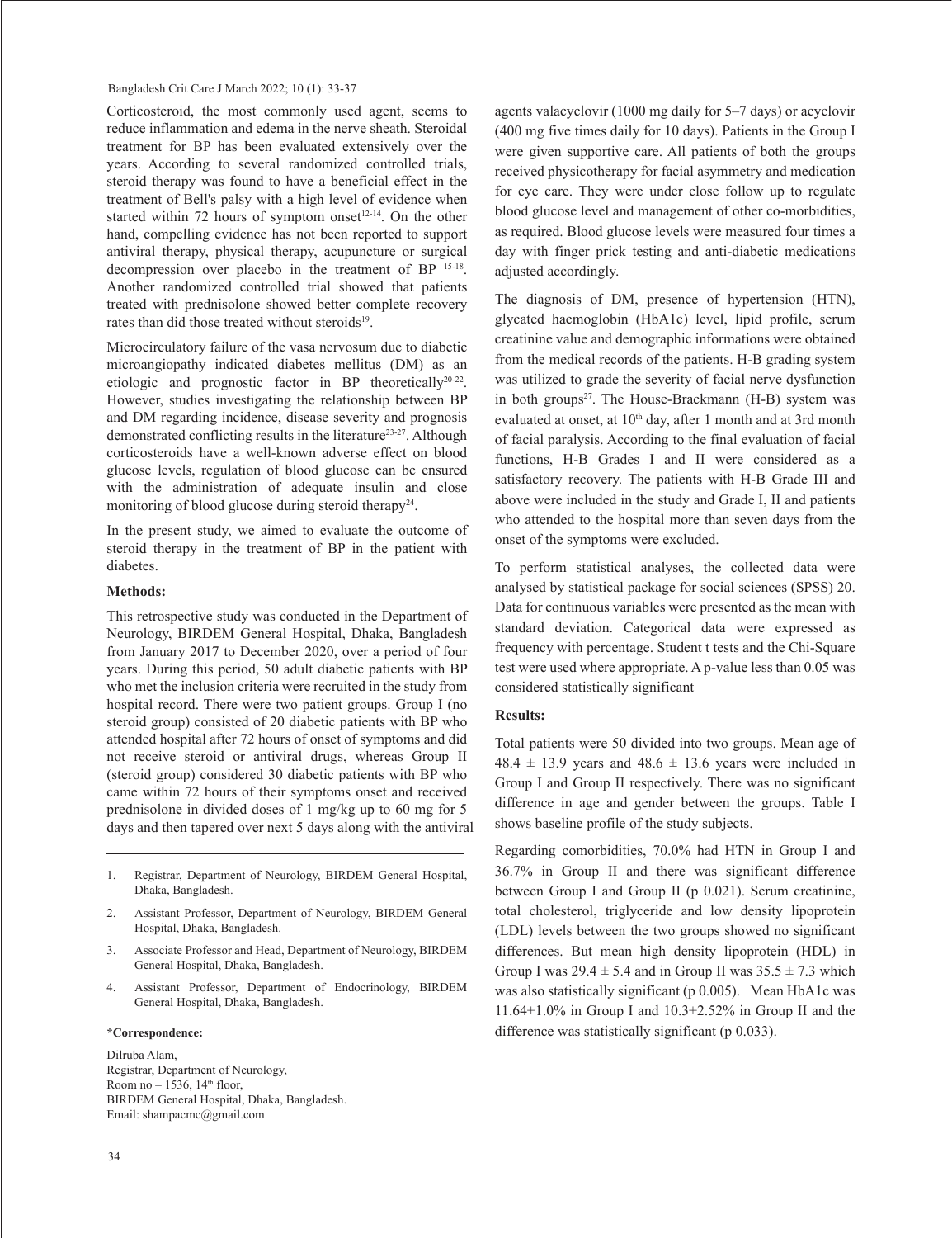|                           | <b>Total</b>        | <b>Group I</b>    | <b>Group II</b>    | p-value |
|---------------------------|---------------------|-------------------|--------------------|---------|
| Age (years)               |                     |                   |                    |         |
| $\leq 40$                 | 18(36.0)            | 8(40.0)           | 10(33.3)           |         |
| >40                       | 32(64.0)            | 12(60.0)          | 20(66.7)           |         |
| $Mean \pm SD$             | $48.50 \pm 13.6$    | $48.40 \pm 13.9$  | $48.6 \pm 13.6$    | 0.967   |
| Gender                    |                     |                   |                    |         |
| Male                      | 22(44.0)            | 8(40.0)           | 14(46.7)           | 0.642   |
| Female                    | 28(56.0)            | 12(60.0)          | 16(53.3)           |         |
| <b>HTN</b>                | 25(50.0)            | 14(70.0)          | 11(36.7)           | 0.021   |
| HbAlc $(\% )$             | $10.94 \pm 2.03$    | $11.64 \pm 1.0$   | $10.3 \pm 2.52$    | 0.033   |
| Total cholesterol (mg/dl) | $182.2\pm 49.2$     | $171.3 \pm 54.7$  | $190.74 \pm 43.74$ | 0.213   |
| Triglyceride (mg/dl)      | $198.91 \pm 111.53$ | $187.3 \pm 93.52$ | $207.7 \pm 124.61$ | 0.564   |
| $HDL$ (mg/dl)             | $32.9 \pm 7.14$     | $29.4 \pm 5.4$    | $35.5 \pm 7.3$     | 0.005   |
| $LDL$ (mg/dl)             | $105.02\pm43.6$     | $96.00 \pm 54.9$  | $111.8 \pm 32.43$  | 0.250   |
| Serum creatinine (mg/dl)  | $1.0 \pm 0.3$       | $1.00 \pm 0.3$    | $0.93 \pm 0.31$    | 0.430   |

**Table I**

HTN: Hypertension; HbA1c: Glycated haemoglobin; LDL: low density lipoprotein; HDL: high density lipoprotein

According to H-B grading, improvement was significantly better in steroid group (Group II) in comparison to no steroid group (Group I). After 10 days 26.7% patients (p 0.007) and after 1 month  $63.3\%$  patients (p-value  $\leq 0.001$ ) in steroid group (Group II) return to recovery (H-B Grade-I), but none

from non-steroid group (Group I). After 3 months of treatment, full recovery was observed 93.3% patients in steroid group (Group I) but in non-steroid group (Group II) only 20.0% patients were recovered fully(p value  $\leq 0.001$ ). Table II shows H-B grading of the study subjects.

| ٠<br>н<br>н<br>ı.<br>۰,<br>v |  |
|------------------------------|--|
|------------------------------|--|

|                | H-B grading | <b>Group I</b> | <b>Group II</b> | p-value |
|----------------|-------------|----------------|-----------------|---------|
|                |             |                |                 |         |
| First visit    | $G-III$     | 12(60.0)       | 13(43.3)        | 0.512   |
|                | $G-IV$      | 6(30.0)        | 13(43.3)        |         |
|                | $G-V$       | 2(10.0)        | 4(13.3)         |         |
| After 10 days  | $G-I$       | 0(0.0)         | 8(26.7)         | 0.007   |
|                | $G-II$      | 0(0.0)         | 2(6.7)          |         |
|                | $G-III$     | 12(60.0)       | 5(16.7)         |         |
|                | $G-IV$      | 6(30.0)        | 13(43.3)        |         |
|                | $G-V$       | 2(10.0)        | 2(6.7)          |         |
| After 1 month  | $G-I$       | 0(0.0)         | 19(63.3)        | < 0.001 |
|                | $G-II$      | 2(10.0)        | 7(23.3)         |         |
|                | $G-III$     | 16(80.0)       | 4(13.3)         |         |
|                | $G-V$       | 2(10.0)        | 0(0.0)          |         |
| After 3 months | $G-I$       | 4(20.0)        | 28 (93.3)       | < 0.001 |
|                | $G-II$      | 7(35.0)        | 2(6.7)          |         |
|                | $G-III$     | 7(35.0)        | 0(0.0)          |         |
|                | $G-IV$      | 2(10.0)        | 0(0.0)          |         |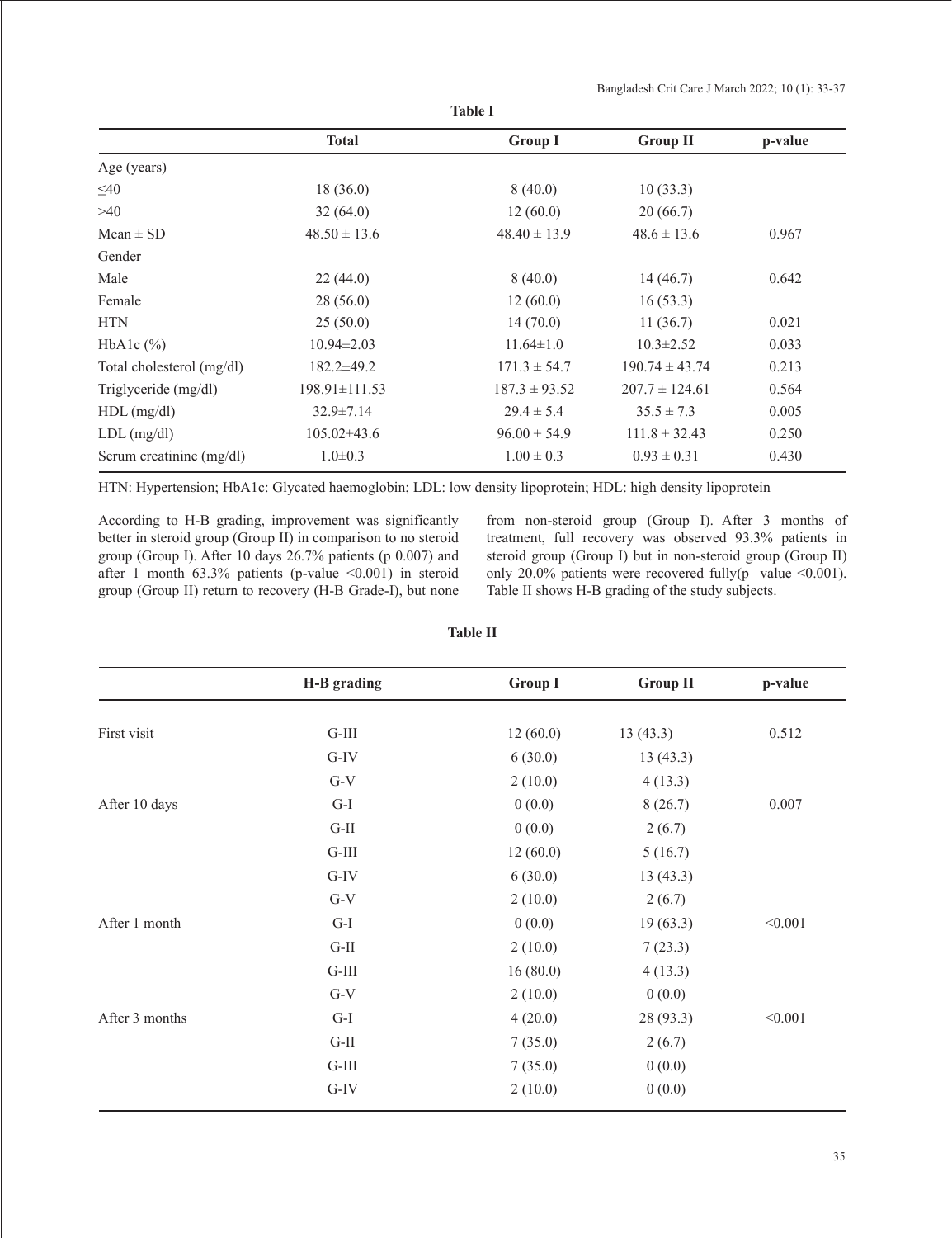## **Discussion:**

The mainstay of pharmacologic therapy for BP or facial nerve palsy is early short-term oral corticosteroid therapy12-14.But as corticosteroid increases the risk of disrupting glucose control in diabetic patients, treatment of this group of patients is challenging. In diabetic patients with BP corticosteroid therapy has been investigated in several studies with various results in the literature  $23-26$ . In the study of Kanazawa et al., which involved 19 diabetics and 57 non-diabetic BP patients treated with corticosteroids, the facial movement was found to be significantly poorer in the diabetic group than the non-diabetic group at three and six months after the onset of paralysis<sup>23</sup>. This study also revealed that the recovery rate in the diabetic group was much lower than that in the non-diabetic group. In contrast, Akkuzu et al. reported that DM was not a poor prognostic indicator if treated with corticosteroids in diabetic BP patients<sup>24</sup>. Riga et al. observed full recovery at six months after the onset of facial paralysis in 17 of 20 diabetic patients with BP who were treated with steroid therapy<sup>25</sup>. They stated that pre-existing nerve ischemia may act as a preconditioning nerve lesion and may explain the good recovery of diabetic patients, similar to non-diabetic patients. Saito et al. observed that high dose steroids were highly effective in treating diabetes-accompanied Bell's palsy26. The conflicting results in the studies investigating the influence of DM on the severity and prognosis of BP may arise from a number of facts including the differences between the studies in terms of corticosteroid dosing regimens, number of participants and the presence of comorbid diseases such as HTN and multiple predisposing factors (i.e. ischemia of the facial nerve, genetic factors, inflammation and viral infections) relevant to BP, which constitute a challenge in adjusting co-variables.

In the present study, mean age of the patients was  $48.50 \pm$ 13.55 years and female (56.0%) was predominant than male (44.0%). In the study of Psillas et al. female was 60.0% and male was 40.0% which is similar to this study but mean age of their patients (65.1  $\pm$  13.4 years) was higher than our study patients<sup>29</sup>.

Regarding co-morbidities, HTN was most common among our study patients (50.0%). HTN was present in 59.2% patients in the study of Bayram et al. and 46.4% in the study of Riga et al. which are similar to our study<sup>29, 24</sup>. But in the study of Psillas et al. HTN was only 12.0%29. Bivariate analysis in another study showed HTN as a risk factor for developing BP predominantly in DM which is consistent in present study<sup>30</sup>. Research in the adult population with diabetes shows a correlation between poor glycemic control and the development of BP. The more elevated the HbA1c level, the more severe the facial nerve palsy. It is suggested that BP is a syndrome resulting from ischæmia of the facial nerve, in many cases perhaps due to diabetic angiopathy. Vasoconstriction, sludging and thrombosis may also be considered<sup>28</sup>. Statistically significant difference was found in HbA1c level in between two groups in our study as well which signifies the glycemic level as a predictor for developing BP.

In our study, satisfactory recovery (63.3%) were observed after one month in steroid group (Group II) but none in non-steroid group (Group I). After 3 months of treatment, full recovery was observed in 93.3% patients of steroid group but only 20.0% of patients in non-steroid group. These results were similar to the previous studies that showed a beneficial effect of corticosteroids on prognosis in diabetic patients with BP<sup>24-26</sup>. They stated that pre-existing nerve ischemia may act as a preconditioning nerve lesion and may explain the good recovery of diabetic patients, similar to non-diabetic patients. It is also noteworthy that all the study participants of both the groups and patients with HTN received close medical follow-up for controlling blood glucose and blood pressure in our study. As previous study had proved that even short-term amelioration in glycemic control has an additive, independent and durable effect on the restoration of nerve function in patients with diabetic polyneuropathy<sup>32</sup>. Moreover physiotherapy for facial asymmetry and medication for eye care were ensured for all patients. But the recovery rate was significantly different between the two Groups, which may be explained by the fact of potent anti-inflammatory effect of corticosteroid on BP in the background of a pro-inflammatory condition like diabetes.<sup>33-35</sup>

Our study has some limitations. First, due to small no of study population we were not able to adjust all variables such as duration of DM, type of antidiabetic treatment including oral antidiabetic or insulin before the onset of BP. Also, facial nerve functions were evaluated only with the H-B system, which has been criticized for insufficient sensitivity in detecting recovery since the patients with BP may have contrasting degrees of function in different parts of the face36,37. Despite the H-B grading system being a simple and reliable method in clinical practice for assessing facial function, electrophysiological studies may provide a quantitative assessment of the degree of facial dysfunction which was not performed in our cases<sup>38</sup>.

#### **Conclusion:**

In our study, highly satisfactory recovery of facial function is observed with steroid therapy in patients with diabetes and BP. So, diabetic patient with BP can be treated with steroid but physician should pay attention to the control of blood glucose level with regular medical follow up for better outcome as this facial asymmetry is recoverable. Further study in this ground is needed for diabetic patients.

**Authors' contribution:** DA was involved in drafting and manuscript writing which was critically revised and guided by MRI, MSH, RH and RSBR.

**Conflicts of interest:** Nothing to declare.

#### **References :**

- 1. Jung SY, Jung J, Byun JY, Park MS, Kim SH, Yeo SG. The effect of metabolic syndrome on Bell's palsy recovery rate. Acta Oto-Laryngol 2018; 138: 670–4.
- 2. Vakharia K, Vakharia K. Bell's Palsy. Facial Plast Surg Clin North Am 2016; 24: 1-10.